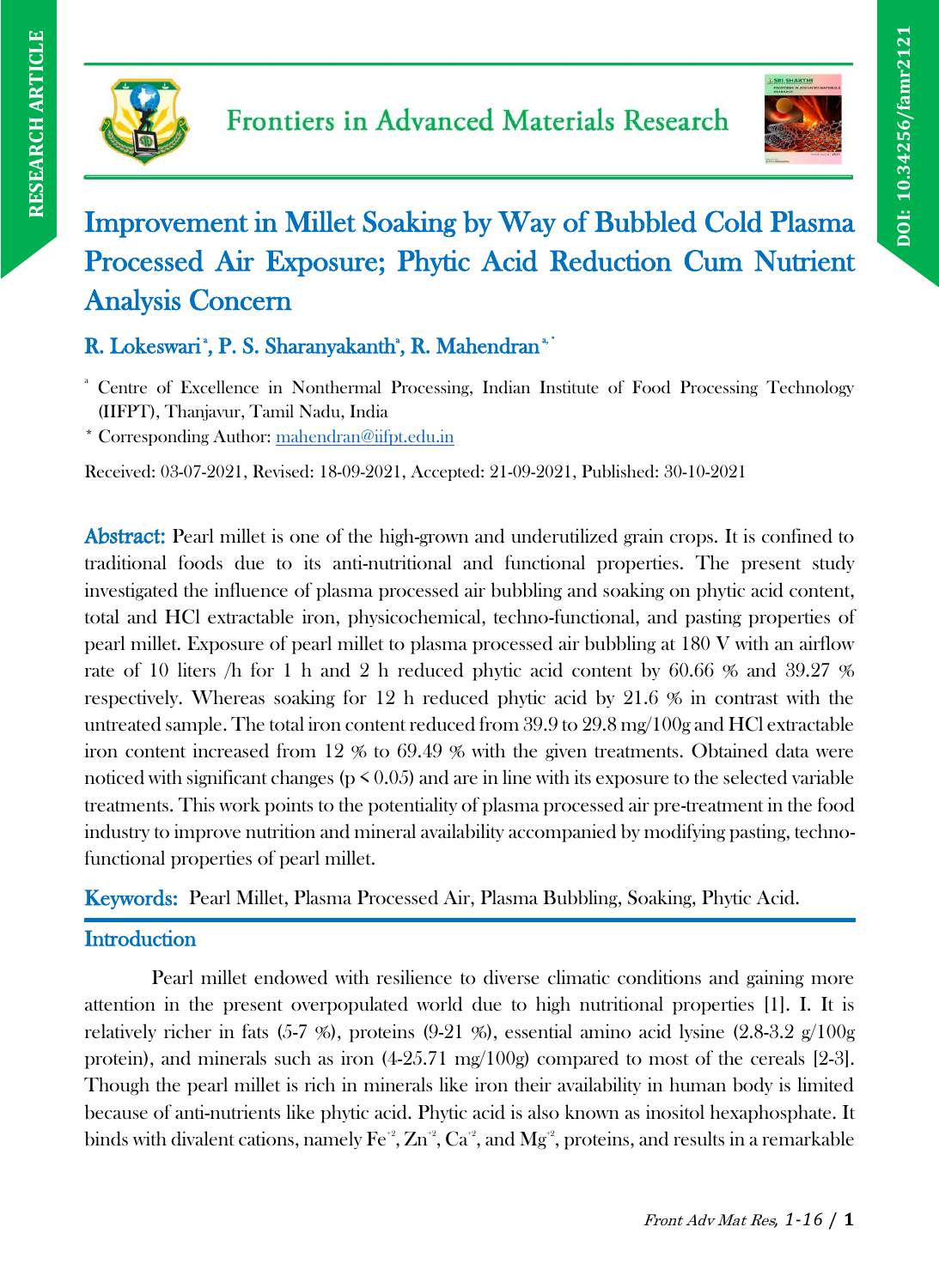reduction in their abso [3]. So, it is essential to reduce the phytic acid in order to improve their in the human body [4].

Plasma is an ionized gas with a net neutral charge consisting of atoms, ions, molecules, and free electrons in the excited or fundamental state [5]. Cold plasma technology presents diverse applications such as surface decontamination, pest control, improvement of enzymatic action, antioxidant properties and alteration of functional properties of grains [6-8]. Until now, no studies have been carried out on the combination of plasma technology with conventional soaking on grains. This combination of treatments may help in maximizing the phytic acid reduction, improves HCl extractable iron, and aids in modifying the functional properties of pearl millet. As the plasma bubbled into an aqueous medium, two or more microbubble coalescence occurs and forms a macro bubble. Pressure within the bubble exceeds and causes bubble deformation, resulting in the formation of reactive species in an aqueous medium, which further affects the pH and conductivity of the medium [9,8]. The primary active species generated in plasma-treated water are hydroxyl ions (OH), hydrogen peroxide (H2O2), Reactive nitrogen species (RNS) such as nitrous acid  $(HNO<sub>2</sub>)$ , nitric acid  $(HNO<sub>3</sub>)$ , and Reactive oxygen species (ROS) like singlet oxygen (O), super dioxides ('O<sub>2</sub>), and ozone (O<sub>3</sub>) which are capable of altering food properties [9].

Present research work aimed to determine the effect of plasma processed air bubbling assisted soaking on phytic acid content and assess the changes in the total and free iron, centesimal composition, physical, techno-functional, and pasting properties of pearl millet.

# Materials and methods

#### Sample Collection

Pearl millet (Pennisetum glaucum) used for analysis were procured from the local market, Tamilnadu, India. Acquired pearl millet was sieved with a mechanical sieve shaker to separate whole grains from foreign matter. The cleaned grains were packed in transparent polyethylene pouches and stored at room temperature  $(30\pm2~\mathrm{^oC})$ .

#### Plasma processed air bubbling system

A plasma bubbling system has been used to treat pearl millet [8]. A schematic diagram of the plasma bubbling setup is represented in Figure 1. The system is of dielectric barrier type comprising a hollow cylindrical tube provided with gas inlet and plasma outlet. Plasma discharge was generated using ambient air as a carrier gas; a voltage regulator controls the airflow rate and power. The plasma processed air from the unit is carried through an outlet tube and bubbled into the liquid medium using a sparger. The outlet tube was of polyurethane material with length and diameter of 250 mm and 8 mm. The atmospheric air was employed as feed gas at an input voltage of  $180$  V with a flow rate of  $10$  lph, and primary input current  $0.22$  A was introduced into the grains during its soaking period. Optimization of plasma bubbling system parameters such as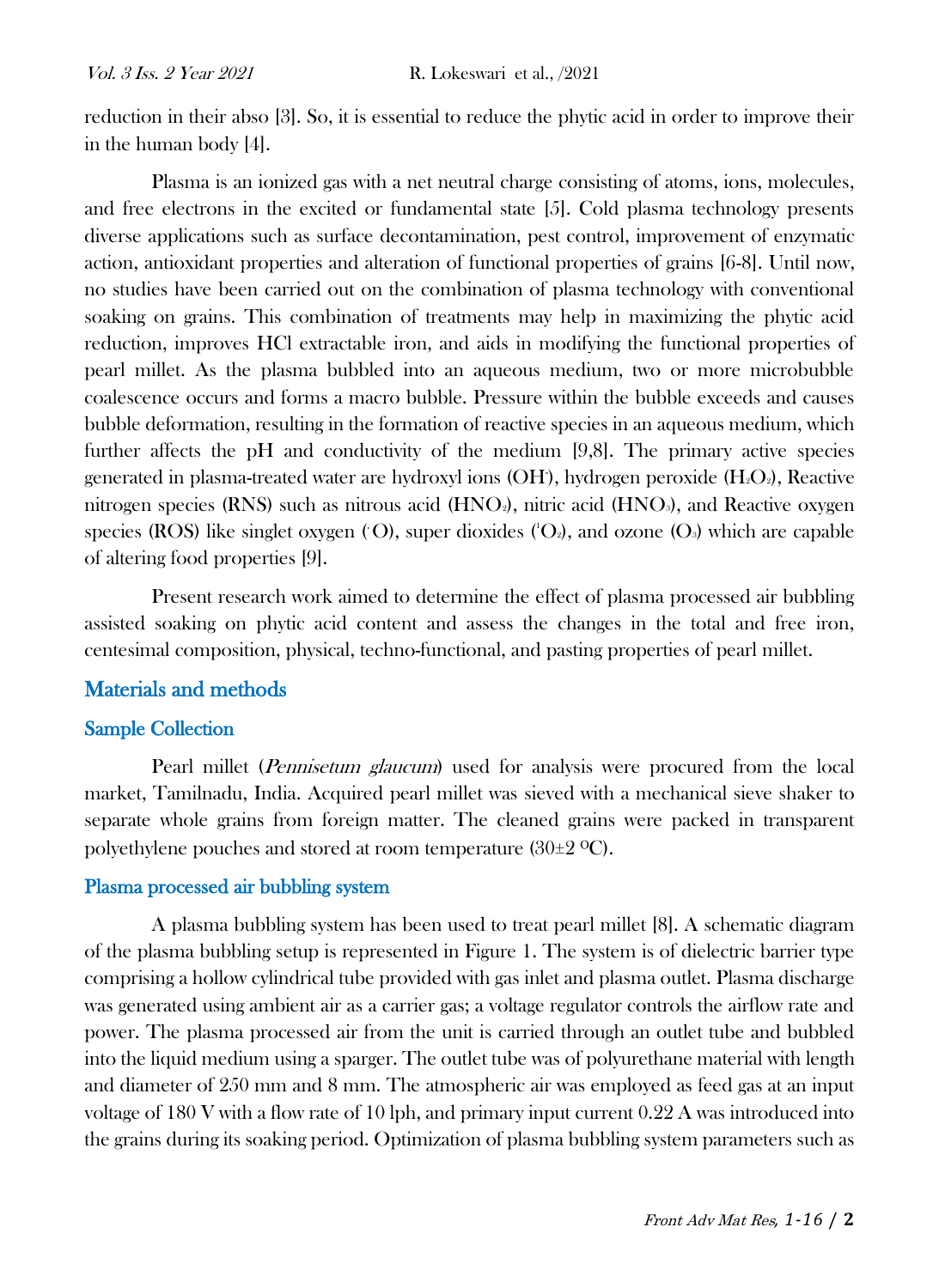airflow rate, length, and outlet tube diameter was fixed based on the previous work. Since it has shown high intensity of free radicals such as OH in plasma bubbled samples [8].



Figure 1. Schematic diagram of the Plasma bubbling system.

# Treatment of Pearl Millet Sample

Test pearl millet sample without any pre-soaking and treatment was considered as control 1 (C1). Sample soaked for 12 h in distilled water at 1:3 (w/v) ratio was considered as control 2 (C2). The soaked sample was considered as control 2 since it is one of the most used pre-treatments in households and industries [10]. The pearl millet sample was subjected to plasma processed air bubbling treatment by immersing in distilled water at 1:3 (w/v) and bubbling plasma for 1 h (T1) and 2 h (T2). After the treatment, water was drained, and the samples were dried at 60 °C for 30 min. All samples were analyzed for phytic acid, physicochemical, technofunctional, and pasting properties. The values of control 1 was referred from the previous study of [11], which is performed with the same lot of pearl millet sample and subjected to the similar experimental pattern.

## Detection of Phytic Acid

Changes in the phytic acid content of raw and treated pearl millet samples were determined according to [12]. Phytic acid present in the sample was extracted with trichloroacetic acid and precipitated as ferric salt. Total iron content in the precipitate was estimated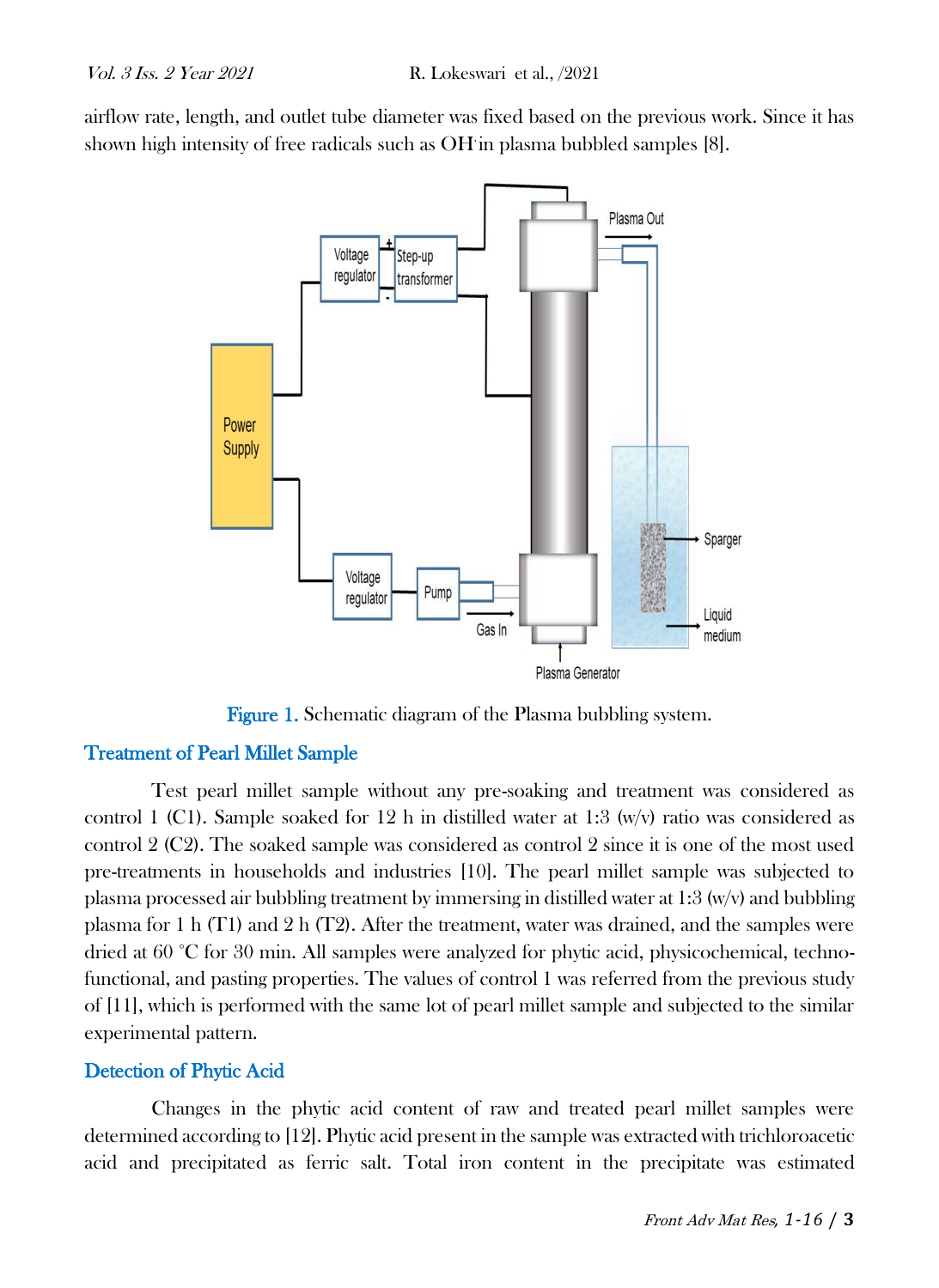colorimetrically, and the amount of phytate Phosphorus was calculated by a constant molecular ratio of 4Fe: 6P in the precipitate.

## Estimation of Total and HCl Extractable Iron

Total iron content in the pearl millet sample was determined by the wet acid digestion method. The total iron in the sample was extracted by using the mixture of nitric acid: perchloric acid (5:1 v/v) and estimated by atomic absorption spectrophotometer [13].

The HCl extractable iron in the samples (invitro bioavailability) was estimated by the method described by [13]. The sample was extracted in 0.03 N HCl and filtered by Whatman No. 42 filter paper followed by acid- digestion of extracts and determined by using atomic absorption spectroscopy.

#### Centesimal Composition of the Sample

The centesimal composition of samples was analyzed by standard AOAC methods [14]. Crude fat was estimated using a Soxhlet apparatus. Crude protein was determined in terms of the percentage of nitrogen by Kjeldahl equipment, obtained nitrogen content was multiplied with a conversion factor of 6.25 for crude protein content. The crude fiber was estimated with the defatted sample followed by acid and alkali digestion. Ash content was measured as the residue after subjecting the pearl millet sample to 500  $\rm{^{\circ}C}$  for 6 h. The moisture content of the sample was measured through a moisture meter (Mettler Toledo HE53, Greifensee, Switzerland). Carbohydrate content estimated from the equation mentioned below

 $100$  - (Crude fat + crude fiber + crude protein + ash + moisture) (1)

Reducing sugars were analyzed by the Dinitrosalicylic acid method [15].

# Physical Properties

Color  $(L, a, b)$  of the given sample was determined using hunter lab colorimeter (Hunter lab color flex EZ model:  $45/0$  LAV), and color intensity ( $\Delta E$ )calculated from the below equation [3].

$$
\Delta E = \sqrt{(\Delta L)^2 + (\Delta a)^2 + (\Delta b)^2}
$$
 (2)

Bulk density was evaluated by measuring the weight of the known volume of grains based on the procedure explained by [2].

#### Techno-Functional Properties

Techno-functional properties describe the behavior of flour during processing and its impact on the finished product. Properties such as water absorption, oil absorption, water solubility, swelling power, dispersibility, and viscosity were assessed by powdering the samples to 0.5-micron size.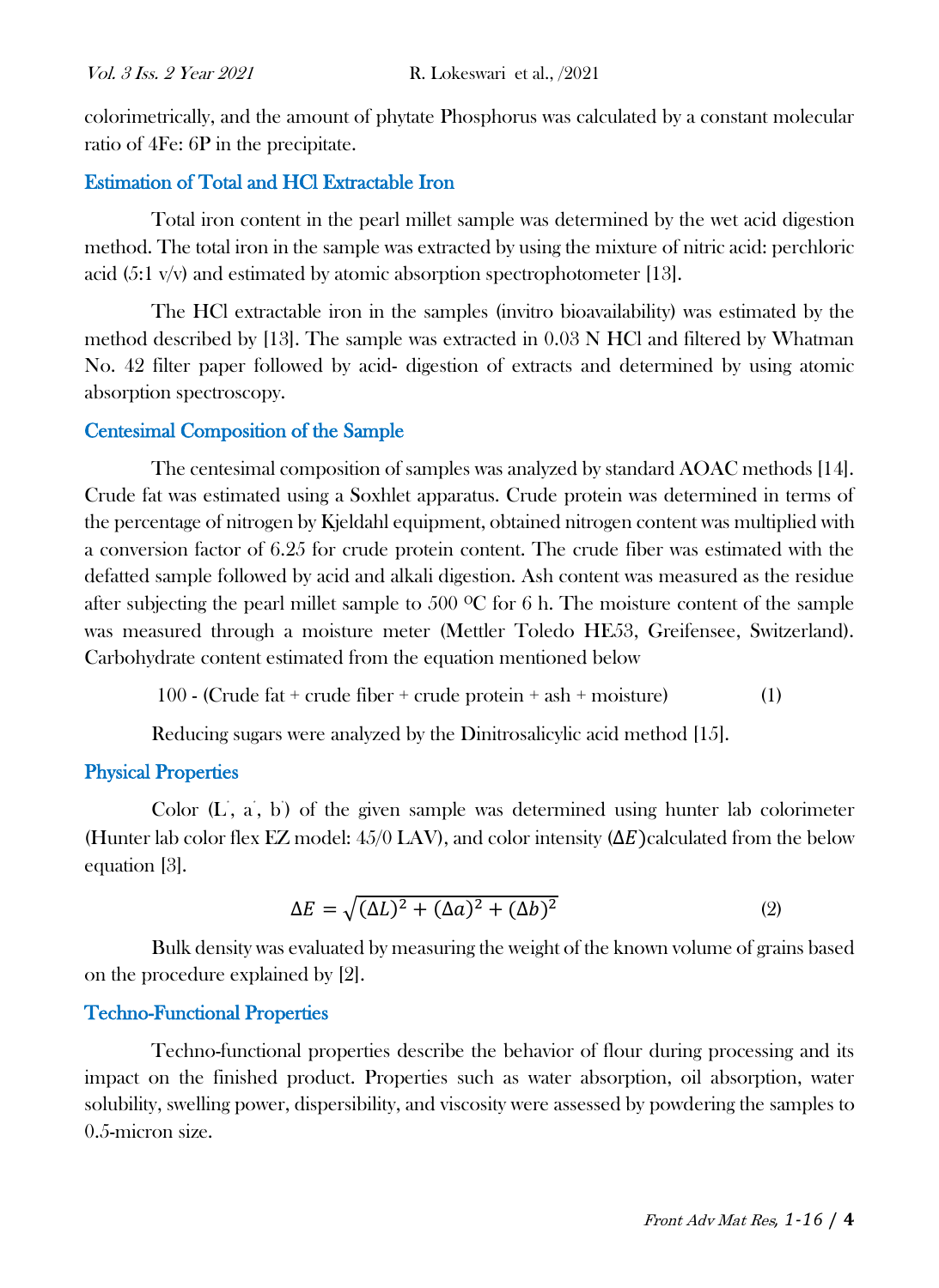Water absorption and oil absorption were determined by adopting method [16]. A 10 ml of water/oil added to 1 g of powdered sample and homogenized at high speed for 30 s. Homogenate was held aside for 30 min at ambient conditions followed by centrifuging for 30 min at 3000 rpm. The obtained supernatant was measured using a measuring cylinder.

The amount of water or oil absorbed 
$$
\left(\frac{ml}{g}\right) = \frac{\text{water or oil absorbed (ml)}}{\text{weight of the sample (g)}}
$$
 (3)

Water solubility and swelling power were analyzed, as reported by [17]. 0.5 g of sample dispersed in 10 ml of distilled water and subjected to 60 °C for 30 min. The obtained slurry was centrifuged for 10 min at 1600 rpm, and supernatant (5 ml) was evaporated using a hot air oven (Obtained value was multiplied by 2 since the 5 ml of solution was taken for measuring solubility from initially added 10 ml).

Solubility (%) = 
$$
\frac{\text{weight of starch after evaporating (g)}}{\text{The dry weight of the sample (g)}} \times 2 \times 100
$$
 (4)

The 0.1 g of powdered sample was suspended in 10 ml distilled water and heated at 60 °C for 30 min with continuous stirring. The obtained mixture was centrifuged at 1600 rpm for 15 min, and the precipitate was weighed.

Swelling power 
$$
(g/g) = \frac{\text{weight of precipitate}(g)}{\text{The dry weight of the sample}(g)}
$$
 (5)

Dispersibility was estimated, according to method.[16] The 10 g of a powdered sample was taken in a 100 ml measuring cylinder and made up to 100 ml with distilled water. Mix thoroughly, kept aside for 3 h, and volume of sedimented particles was recorded.

$$
Dispersibility (%) = 100 \text{ volume of sedimented particles}
$$
\n
$$
(6)
$$

#### Pasting Properties

The pasting properties of the pearl millet samples were ascertained using a rapid visco analyzer (MCR 52, Anton Paar Co. Ltd, Austria). 3 g of powdered pearl millet sample mixed with 25 ml of distilled water and subjected to heating and cooling cycles [3]. Pasting temperature, peak viscosity, trough viscosity, breakdown viscosity, and final viscosity were obtained with the Rheoplus software.

#### Statistical Analysis

The data obtained were statistically evaluated by one-way analysis of variance (ANOVA) using SPSS (IBM statistical analysis of version 20.0). Duncan's multiple range test determined the significant difference at 5%. All the experiments were carried out in triplicates, and the values were presented in mean ± standard deviation.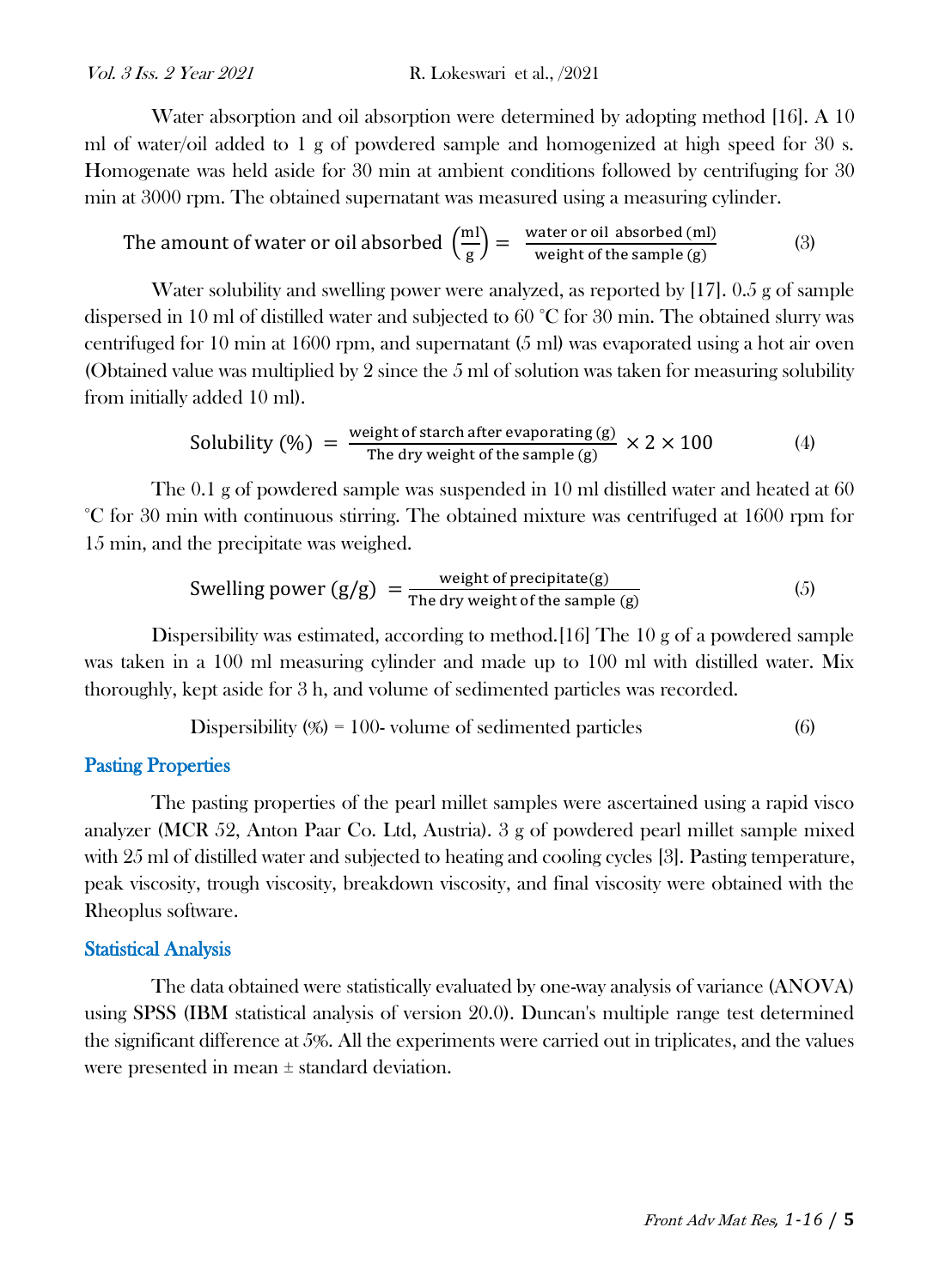#### Results and discussion

#### Effect of Plasma Processed Air Bubbling and Soaking on Phytic Acid Content of Pearl Millet

The results revealed a significant reduction in the phytic acid content with the given treatments. Phytic acid in raw pearl millet sample C1 was found to be 327.28 mg/100g. The changes in the phytic acid content of the pearl millet sample with the given treatments are represented in Figure 2. Soaking reduced phytic acid content by 21.6 % whereas plasma processed air bubbling T1 and T2 reduced it by 60.66 % and 39.27 % respectively in comparison with C1. This result directed that plasma processed air bubbling has the ability to reduce phytic acid to a large extent.





The reduction in phytic acid content among the treated samples possibly due to the leaching of phytin ions into the soaked water [10]. High leaching might take place in plasma bubbling treatment due to continuous formation and disassociation of large-sized transient bubbles which facilitates an elevation in percentage of phytic acid reduction [8]. Major long live plasma reactive species such as  $H_2O_2$ ,  $O_3$ ,  $NO_3$  accompanied by a plethora of short live plasma radicals formed during plasma bubbling may aid in the elevation of phytin degradation [9]. Conversely, the increment of phytic acid content in T2 might be due to reabsorption of leached out phytic acid by sample because of the continuous transfer of water into grains. This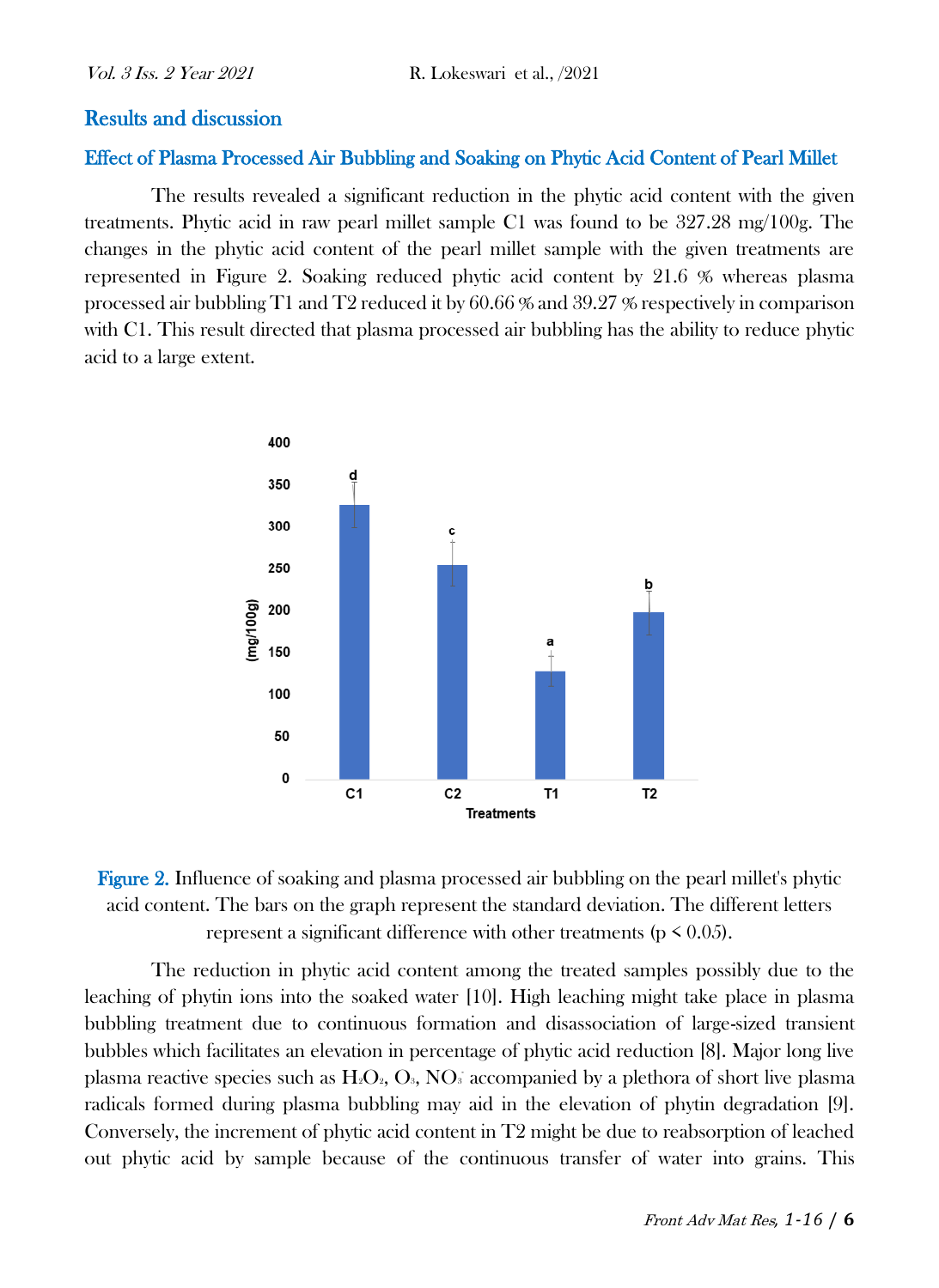reabsorption of leached out nutrients was observed with an increase in exposure time in ultrasound treated grains [18].

#### Effect of Treatments on Total and HCl Extractable Iron Content in Pearl Millet Samples

The changes in total and free iron content with the given treatments were presented in Figure 3. Untreated pearl millet sample contained high total iron of 39.91mg/100g which is reduced to 29.84 mg/100g by soaking. Moreover, plasma bubbled water treatment T1 and T2 decreased it to 32.22 and 34.53 mg/100g respectively. The reduction is due to the leaching of iron into soaked water [10]. Elevation of total iron with treatment time in T2 may be due to reabsorption of leached iron or formation of complexes with other compounds.





The acid extractability of the iron was increased with all the given treatments. That is considered an indicator of the bioavailability of minerals in the human body [13]. A low amount of HCl extractable iron was observed in C1 i.e., 12 % possibly due to the low availability of iron in free form. Plasma processed air bubbling treatment has increased acid extractability of iron to 69.49 % and 62.17 % in T1 and T2 correspondingly. Whereas soaking improved it up to 32.03 %. An increase in the acid extractable iron content among treated samples possibly due to the decrement in phytic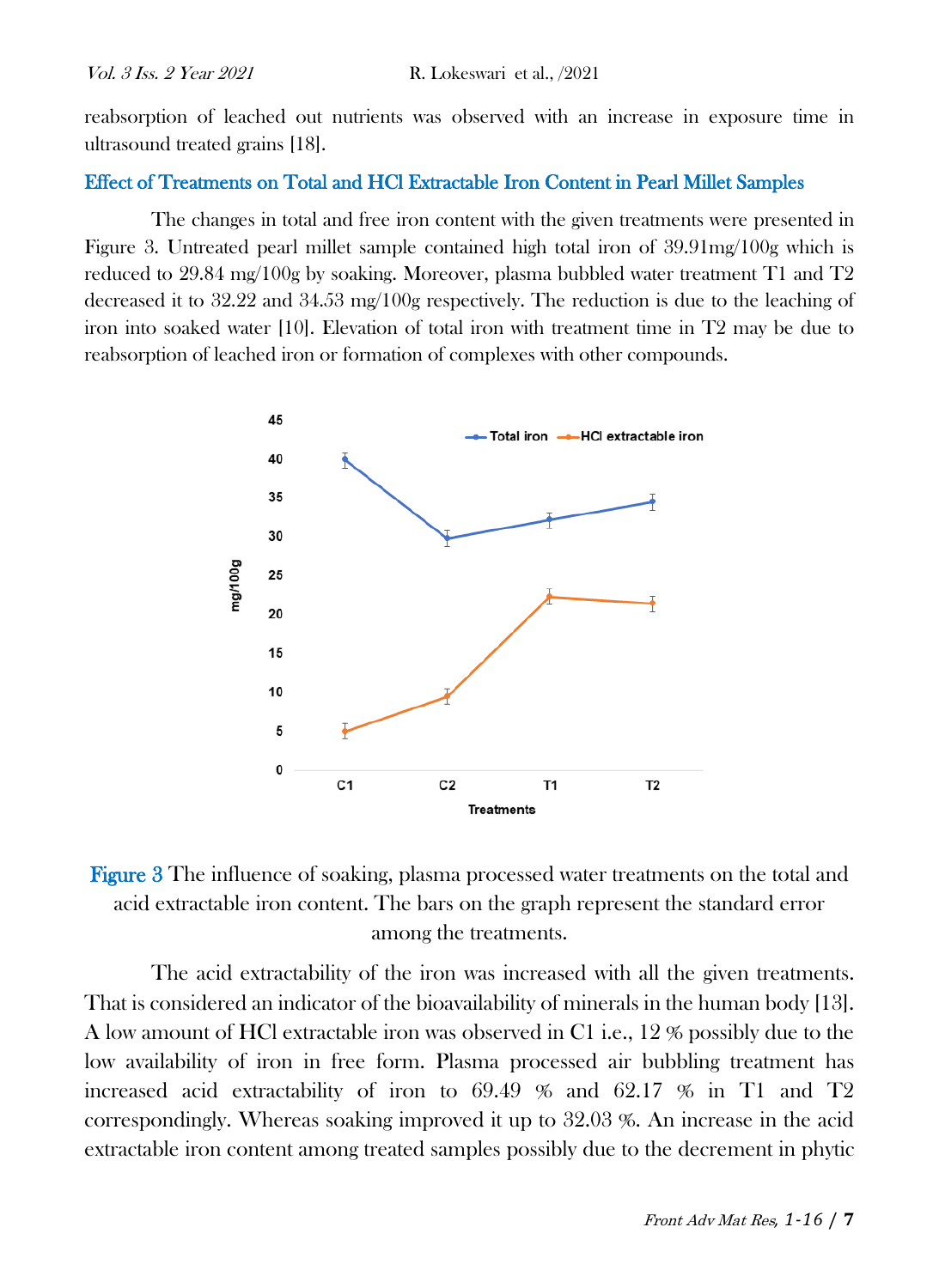acid [10]. Reduction in the free iron content was observed with exposure time in T2 which may be due to the leaching into the soaked water or forming complexes with other components in the sample.

# Centesimal Composition of Treated Pearl Millet Samples

The influence of plasma processed air and soaking on pearl millet's centesimal composition are presented in Table 1. An increase of 16 % and 17.3 % crude protein was observed by plasma processed air bubbling treatment in T1 and T2 respectively. However, an increment of 1.8 % was noticed in the soaked sample when compared with control C1. The results were consistent with the previous study, where a significant increment of protein content was observed in cold plasma treated basmati rice. This is possibly due to the action of free radicals in the plasma processed air, which contributes to an increase in the non-protein nitrogenous constituents [5]. Furthermore, the reactive oxygen species such as ozone produced during plasma bubbling have shown modifications in the quality of protein by lowering S-H groups and increasing intermolecular S-S groups altering the secondary structure of the protein [19]. This modification causes an alteration in the water and oil absorption capacities of the sample.

Table 1. The effect of soaking and plasma processed air on the centesimal composition and the physical properties of pearl millet grains

| <b>Treatments</b> | Crude<br>protein (%)          | Crude fat (%)                | Carbohydrat<br>e (%)        | Crude<br>fiber<br>(96)       | Ash (%)                      | Moisture (%)                  | Reducing<br>sugars $(%$      | ΔE                           | Bulk density<br>$(kg/m^3)$   |
|-------------------|-------------------------------|------------------------------|-----------------------------|------------------------------|------------------------------|-------------------------------|------------------------------|------------------------------|------------------------------|
| C1                | $11.09 \pm 0.00$ <sup>*</sup> | $5.72 \pm 0.06$ <sup>*</sup> | $69.44 \pm 0.10^4$          | $2.09 \pm 0.06^{\circ}$      | $1.55 \pm 0.02$ <sup>*</sup> | $10.09 \pm 0.02$ <sup>*</sup> | $1.02 \pm 0.01$ <sup>*</sup> | $\sim$                       | $0.78 \pm 0.00$ <sup>d</sup> |
| C <sub>2</sub>    | $11.29 \pm 0.01$              | $6.21 \pm 0.18$ <sup>b</sup> | $67.99 \pm 0.17$            | $2.98 \pm 0.02$              | $1.25 \pm 0.01$ <sup>*</sup> | $10.26 \pm 0.02$ <sup>b</sup> | $1.34 \pm 0.00^{\circ}$      | $1.47 \pm 0.06^{\circ}$      | $0.75 \pm 0.00$ <sup>*</sup> |
| T1                | $12.87 \pm 0.03$              | $5.51 \pm 0.33$ <sup>*</sup> | $68.04 \pm 0.26$            | $1.87 \pm 0.05$ <sup>*</sup> | $-29\pm0.01$ <sup>b</sup>    | $10.56 \pm 0.03$              | $1.71 \pm 0.02$              | $1.26 \pm 0.14$ <sup>*</sup> | $0.77 \pm 0.00$ <sup>c</sup> |
| T <sub>2</sub>    | $13.01 \pm 0.01$ <sup>d</sup> | $5.81 \pm 0.17$              | $66.43\pm0.22$ <sup>*</sup> | $1.84 \pm 0.03$ <sup>*</sup> | $1.33 \pm 0.01^{\circ}$      | $10.67 \pm 0.04$ <sup>d</sup> | $2.39 \pm 0.01$ <sup>d</sup> | $1.79 \pm 1.11$ <sup>*</sup> | $0.76 \pm 0.00$ be           |

The data mentioned above were expressed in mean ± standard deviations of triplicate samples (on a dry weight basis). Different superscript letters in each column differ significantly from each other ( $p \le 0.05$ ), as evaluated by Duncan's multiple range test.

Treatments:  $CI$  – raw sample.  $C2$ - 12 h soaking and T1, T2 - 1 h, 2 h plasma processed air treatment

Plasma bubbling at different exposure times did not show any significant changes in fat concentration; meanwhile, soaking (C2) enhanced 8.5% of fat compared with control C1. This improvement is due to the rise of lipolytic enzyme activity during the soaking of pearl millet, which causes the breakdown of triglycerides and increases the concentration of simpler fatty acids [1]. Obtained results in line with findings reported by [1], who observed a 10.8 % increment in free fatty acid content in 14h soaked pearl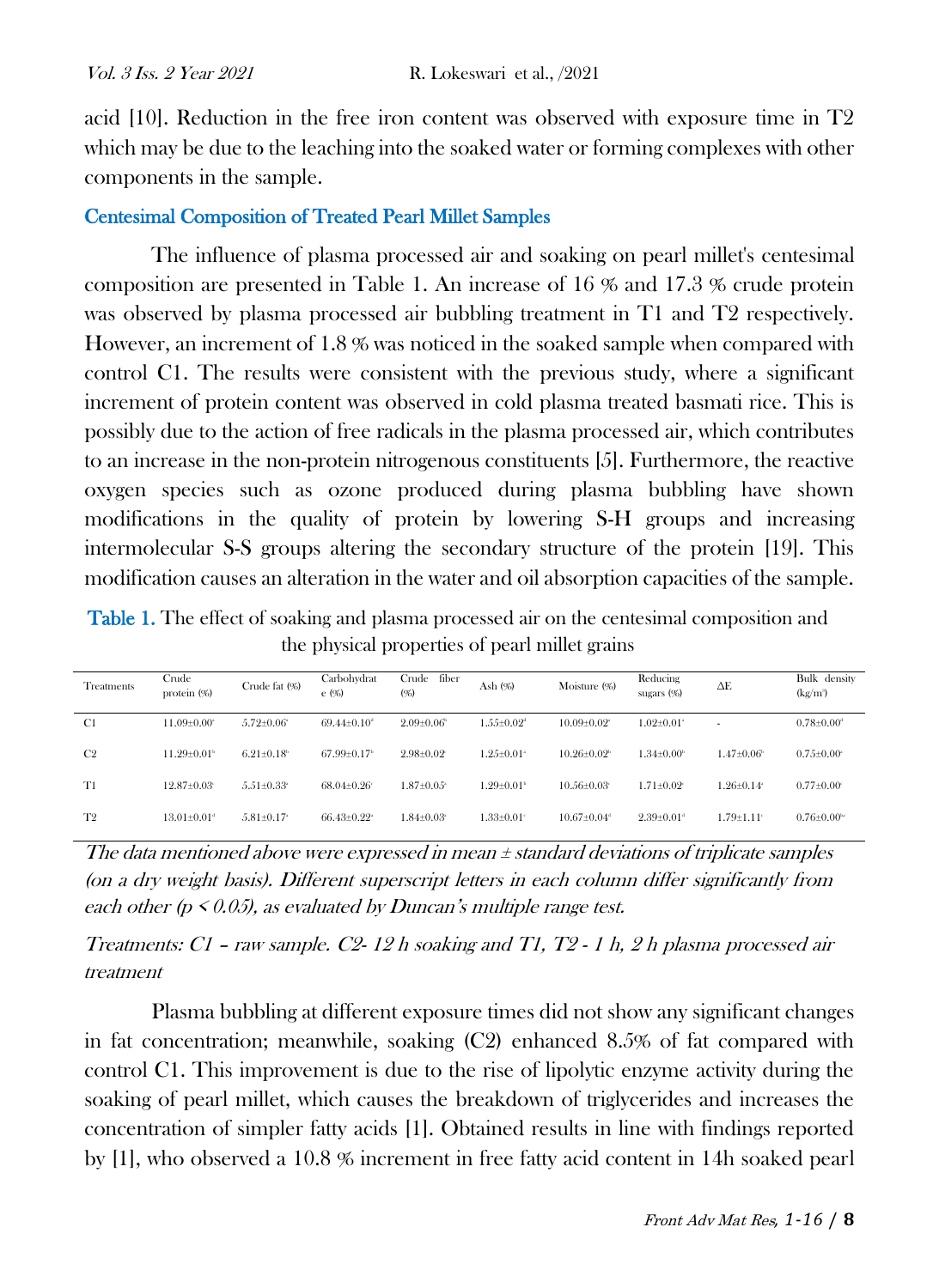millet sample, furthermore a 13-20 % increment in crude lipid contents observed by [20] in soaked soybean flour.

Given treatments resulted in a 0.2 to 4.3 % decrement in carbohydrate concentration in comparison with control. The decrease in carbohydrate content during soaking and plasma bubbling might be due to the leaching of soluble carbohydrates into water or due to the formation of new components like crude fiber in the case of C2 [6]. reported changes in the structure of major carbohydrate starch with plasma exposure. The reactive species present in plasma may promote alterations by oxidation and depolymerization of amylose and amylopectin to smaller fragments. This promotes changes in functional and viscous properties of the plasma-treated sample [5].

The obtained results showed that plasma processed air bubbling treatment decreased crude fiber content, whereas soaking increased it in contrast with C1. Reduction of crude fiber in plasma-treated samples, possibly because of the degradation of complex fibrous structures formed during soaking by the action of highly active plasma species. Earlier works have reported that reactive species formed during treatment may aid in the degradation of fibrous structures [21].

Leaching of mineral components into the soaked water during treatment leads to a reduction in ash content [10]. There was a 19 % of ash content reduction in C2 and at the same time, T1 and T2 exhibited 16.7 % and 14.1 % decrement in ash content respectively. Plasma processed air bubbling treated samples have lowered ash content at initial stages due to high mineral leaching. However, an increase in ash content with exposure time possibly due to the action of plasma reactive species. Similar increment in ash content was observed in plasma treated basmati rice by [5].

Leaching of soluble components into the soaked water followed by diffusion of moisture into the millet lead to increased moisture content [22]. A significant rise ( $p \le$ 0.05) in moisture content, was observed among the given treatments. The increment was considerably high in plasma processed air treatment than simple soaking. This might result from more penetration of water molecules into the grain due to rapid bubbling action, which aids in increased leaching of components like soluble carbohydrates, minerals compared with simple soaking.

The reducing sugar content in plasma processed air bubbled and soaked samples was considerably higher than C1. The increase of reducing sugars with plasma exposure may be due to the degradation of oligosaccharides and depolymerization of starch reserves into simpler forms by the action of high-energy plasma species [7]. The study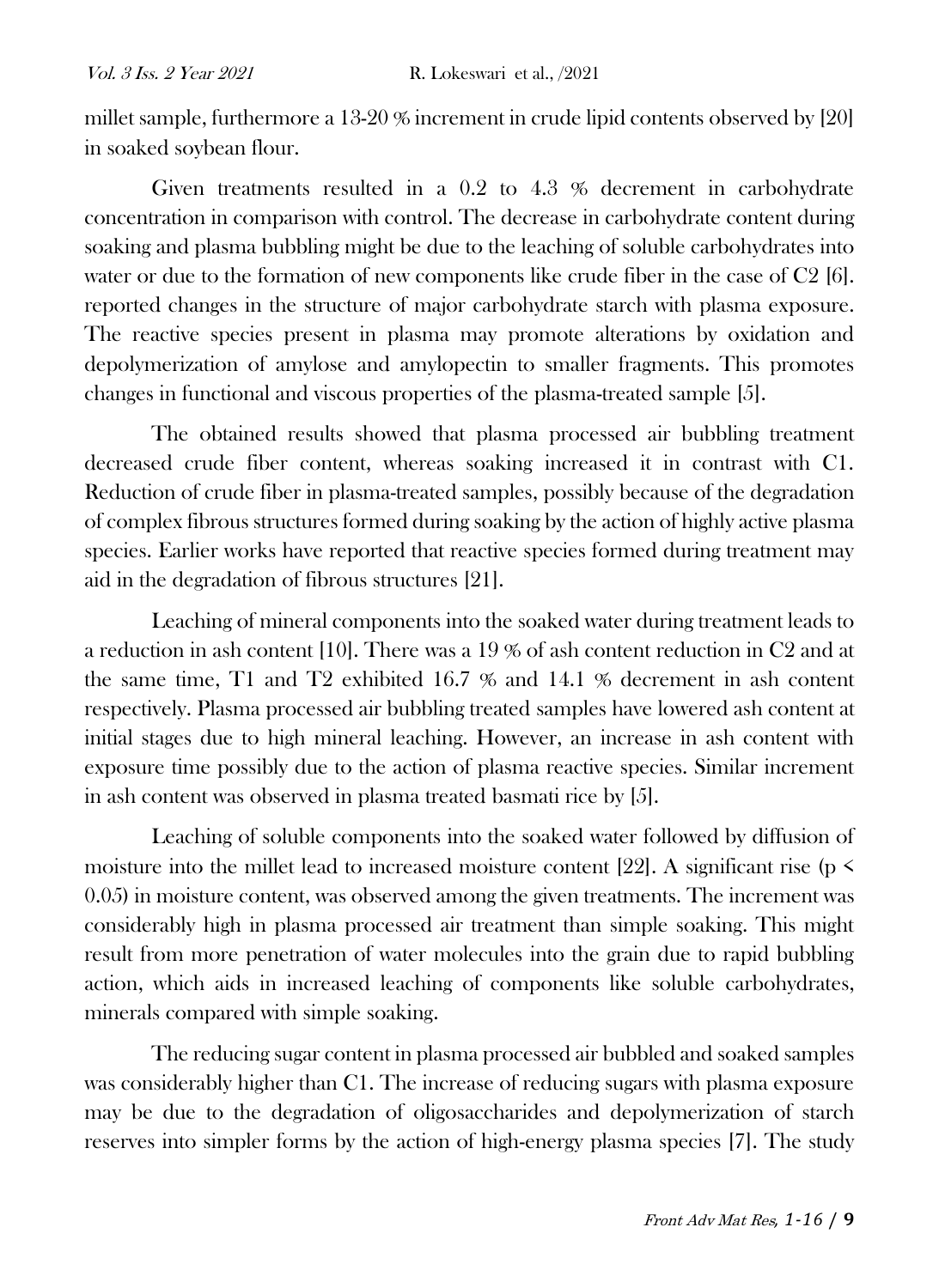conducted on ozone-treated flour showed a similar increment in simple sugars like glucose, fructose with a positive influence on the water solubility [23]. Besides plasma exposure, simple soaking causes enzymatic hydrolysis of starch which forms simple sugars and their derivatives resulting in improvement in reducing sugar [1].

#### Effect of Plasma Processed Air Bubbling and Soaking Physical Properties of Pearl Millet samples

Physical properties such as color ( $\Delta E$ ), bulk density, and 1000 kernel weight of given treatments were presented in Table 1. A significant difference ( $p \le 0.05$ ) in color (∆E) was observed among all treatments. These deviations in treatments possibly due to the leaching of pigments or by the bleaching action of ozone gas generated during treatment [24]. The prior studies revealed that plasma exposure partially degrades pigments, phenolic compounds, and flavonoids resulting in color changes [8].

The sample's bulk density was negatively correlated with its moisture content [22]. A decrement in bulk density was observed in comparison with control C1. The imbibition of water molecules into grains during treatment results in changes in grain dimensions and leads to swelling of the grain endosperm resulting in the alteration of grain's bulk density.

# Effect of Plasma Processed Air Bubbling and Soaking Techno-Functional Properties of Pearl Millet Samples

The changes in pearl millet's techno-functional properties with the given treatments are represented in Table 2. The plasma bubbling T1 and T2 increased water absorption by 28.82 % and  $36.03\%$ , whereas soaking improved it by  $26.12\%$  in comparison with C1. On a similar note, oil absorption was observed to be increased with given treatments by  $18.8\%$  -  $28.30\%$  in comparison with C1. The increase in water and oil absorption with given treatments is because of changes in total protein content and the loosening of starch structures [22]. The plasma reactive species results in structural modifications of starch and protein molecules which aids in the improvement of water and oil absorption. The oxidative polymerization of starch components during plasma treatment results in connecting crystalline and amorphous regions of starch molecules and improves porosity to bind with water and oil [25]. Similar results have been observed in plasma-treated starches and ozonized whole grain flour [26, 7]. These changes can expand pearl millet flour's usage in maintaining consistency and bulking of products and can be used as a functional ingredient in sausages, toppings, desserts, etc. The rise in oil absorption also upsurges flavour retention and the mouthfeel of processed foods [27].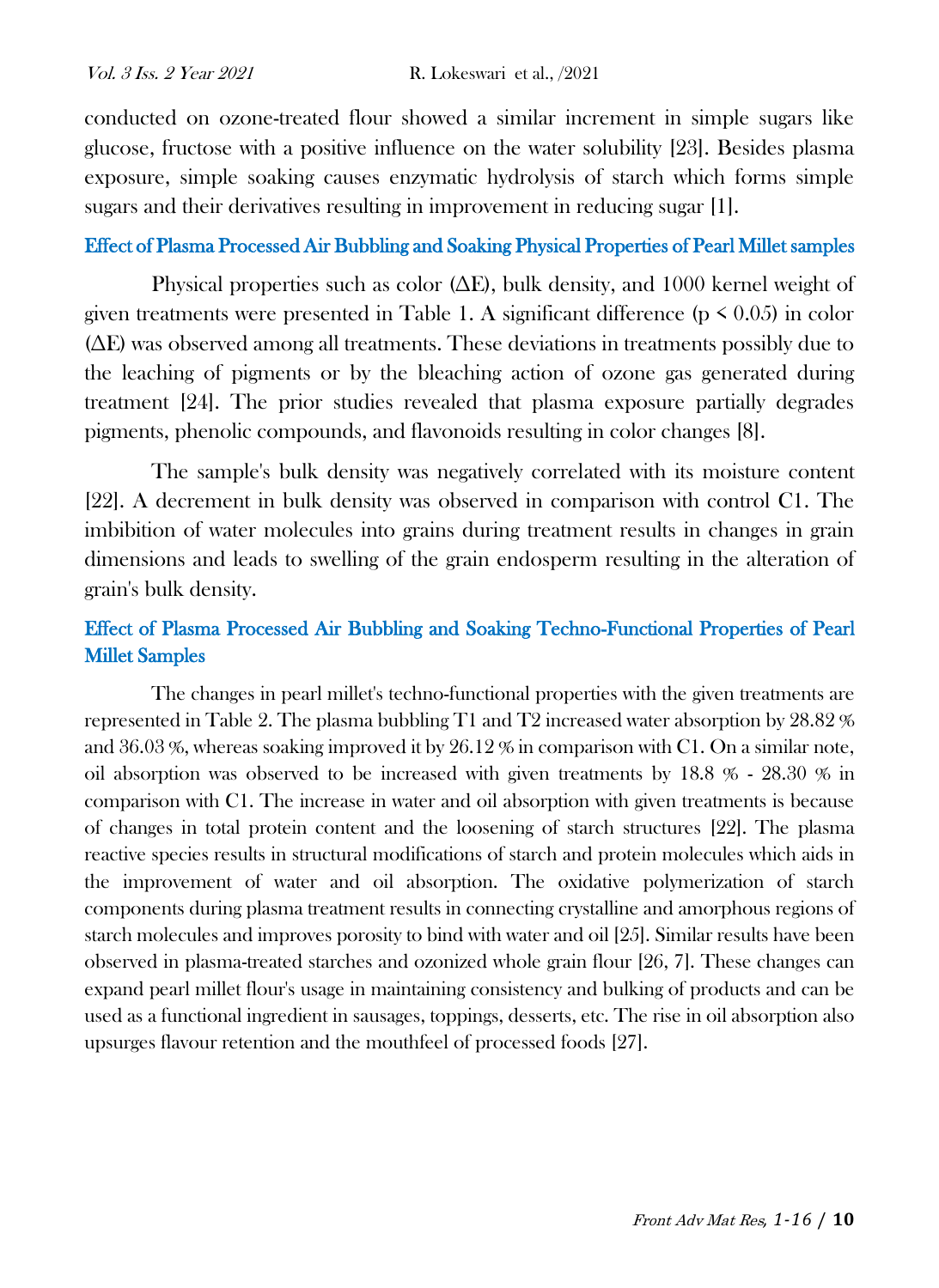| Parameters                   | Treatments                    |                                  |                              |                                 |  |  |  |  |
|------------------------------|-------------------------------|----------------------------------|------------------------------|---------------------------------|--|--|--|--|
|                              | C <sub>1</sub>                | C <sub>2</sub>                   | T1                           | T <sub>2</sub>                  |  |  |  |  |
| Water absorption $(ml/g)$    | $1.11 \pm 0.02$ <sup>a</sup>  | $1.40\pm0.00^{\circ}$            | $1.43 \pm 0.05$              | $1.51 \pm 0.02$ <sup>c</sup>    |  |  |  |  |
| Oil absorption $\text{mI/g}$ | $1.06 \pm 0.00^{\circ}$       | $1.33 \pm 0.00$ <sup>c,d</sup>   | $1.26 \pm 0.05^{\circ}$      | $1.36 \pm 0.04$ <sup>d,e</sup>  |  |  |  |  |
| Swelling capacity $(g/g)$    | $0.23 \pm 0.00^{\circ}$       | $0.31 \pm 0.00$ <sup>d</sup>     | $0.28 \pm 0.00^{\circ}$      | $0.25 \pm 0.00^{\circ}$         |  |  |  |  |
| Solubility $(g/g)$           | $1.81 \pm 1.53^{\circ}$       | $2.39 \pm 0.94$ <sup>c</sup>     | $1.84 \pm 2.28$ <sup>a</sup> | $2.02 \pm 2.42$ <sup>b</sup>    |  |  |  |  |
| Dispersibility $(\%)$        | $72.16\pm0.28^{\circ}$        | $7.5.16\pm0.28^{\circ}$          | $74.33\pm0.28^{\circ}$       | $75.83 \pm 0.28$ <sup>c</sup>   |  |  |  |  |
| Peak Viscosity (cP)          | $1312 \pm 10.5$ <sup>a</sup>  | $13.54 \pm 18^{\circ}$           | $1422 \pm 21.9$ <sup>c</sup> | $1444 \pm 15^{\circ}$           |  |  |  |  |
| Breakdown Viscosity (cP)     | $429.7 \pm 1.5.9^{\circ}$     | $.515.7 \pm 11^{\circ}$          | $60.5.4 \pm 2.5.2$           | $725.6 \pm 33.4$ <sup>d</sup>   |  |  |  |  |
| Trough Viscosity (cP)        | $899.2 \pm 42$ <sup>a</sup>   | $972.9 \pm 9^{\circ}$            | $1027.1 \pm 5$ <sup>c</sup>  | $1100 \pm 9^4$                  |  |  |  |  |
| Final viscosity (cP)         | 1782±36.77 <sup>a</sup>       | $194.5 \pm 33.79$ <sup>b,c</sup> | $1913\pm 25.39^{\circ}$      | $19.52 \pm 3.51$ <sub>b,c</sub> |  |  |  |  |
| Pasting Temperature (°C)     | $7.5.1 \pm 0.37$ <sup>a</sup> | $73.5 \pm 0.27$                  | $73.1 \pm 0.55^{\circ}$      | $72.9 \pm 0.25$                 |  |  |  |  |

Table 2. The effect of soaking and plasma processed air on pearl millet samples' technofunctional and pasting properties.

The data mentioned above were expressed in mean  $\pm$  standard deviations of triplicate samples. Different superscript letters in each row differ significantly from each other ( $p \le 0.05$ ), as evaluated by Duncan's multiple range test.

Treatments: C1 – raw sample. C2- 12 h soaking and T1, T2 - 1 h, 2 h plasma processed air treatment

The solubility of the sample was coupled with hydrophilicity and ease of dissociation of starch granules. It represents the number of soluble components discharged from flour gel and acts as an indicator of biopolymer degradation and starch dextrinization. The plasma bubbling improved solubility with exposure time, T2 attained a maximum of 11.6 % increment in solubility. However, soaking C2 increased solubility by 32 % as compared to C1. The rise in the hydrophobic nature of the sample with soaking increases the solubility of the samples ( [22]. Apart from soaking, the major reactive species (hydrogen free radicals (OH. ), ozone) present in plasma processed air induce cleavage in C2-C3 glycosidic bonds and aids in improving solubility [7]. The obtained results corroborate findings, who observed a 17- 35 % increment in the solubility of rice starch with atmospheric plasma treatment [7].

Swelling power measures, the capability of starch to absorb water and swell. It reflects the extent of attractive forces present within the starch granules [22]. A maximum of 34.78 % increment in swelling power was observed with soaking in comparison with C1. A similar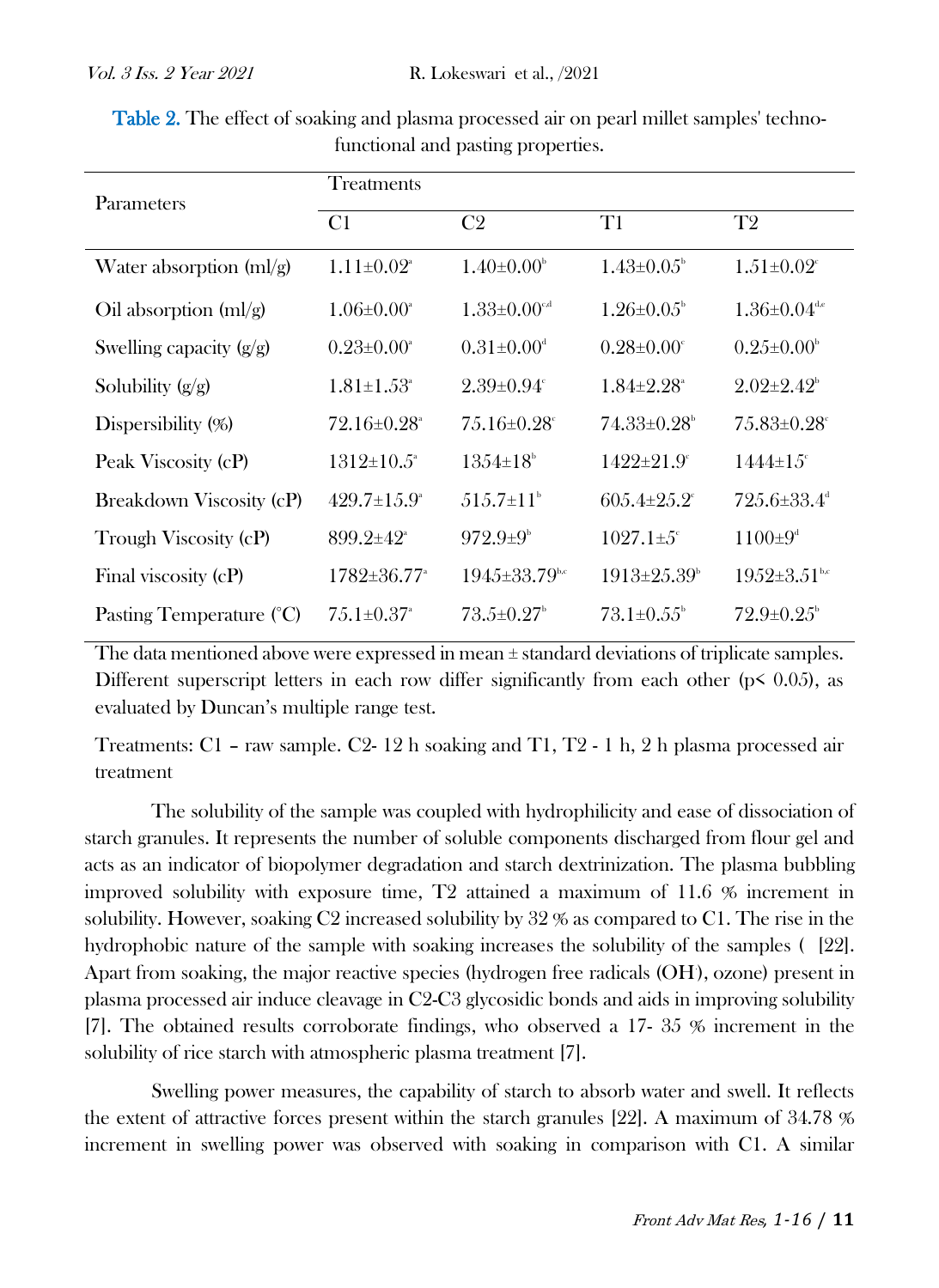increment in swelling power of soaked horse gram flour was reported by [22]. The plasma bubbling treatment reduced swelling power with an increase in exposure time, as mentioned in Table 2. A similar decrement trend was observed in plasma-treated parboiled rice flour, which was concluded as the consequence of the interaction of macromolecules like protein, lipid, or some other structural components with starch granules causing low water availability for starch granules to swell [6].

The particle size is a key factor in the dispersibility, and it plays an important role in the reconstitution of flour. Dispersibility of plasma processed air treatments followed an increment trend with exposure time, as mentioned in Table 2. In contrast, soaking increased dispersibility by 4.1 % concerning C1. This increment might be because of the interaction of reactive plasma species with the millet, which results in the high particle surface area with more reduction in size when turned into flour. The results coincided with [28], where the cold plasma treatment increased the distribution of particles, which helps in the reconstitution of flour in the beverages.

# Pasting Properties of Treated Pearl Millet Samples

Alterations in the pasting properties of pearl millet by soaking and plasma processed air treatment mentioned in Table 2. The plasma processed air bubbling and soaking lowered pasting temperature and improved peak, trough, breakdown, and final viscosity.

Pasting temperature indicates the temperature at which the viscosity rapidly upsurges during the heating process. High pasting temperature (PT) was noticed in C1 might be due to the existence of starch with low swelling and resistance to rupturing [25]. A significant reduction  $(p \le 0.05)$  in pasting temperature was observed with the given treatments. This might be due to the rise in the hydrophilic nature of the sample with the given treatments which enables easy penetration of water resulting in reduced PT [29]. Peak viscosity (PV) is attained by gelatinized starch during heating. It is an indicator of the thickening behavior of starch [25]. The PV significantly improved ( $p \le 0.05$ ) with the soaking and plasma processed air bubbling. The plasma treatment induces loosening or damage of starch granules, weakens bond strength resulting rise in PV [6]. Trough viscosity of the samples also followed a similar increment pattern as PV.

The disintegration of gelatinized starch causes breakdown viscosity (BV), and it indicates the shear-thinning property of the sample [30]. The plasma processed air treatment and soaking resulted in a significant improvement ( $p \leq 0.05$ ) in breakdown viscosity. Final viscosity (FV) discloses the sample's capability to form a viscous paste [30]. FV was found to be increased with given treatments in comparison with C1. Improvement in final viscosity was because of the retrogradation and reformation of starch in the pearl millet floor during cooling. The plasma reactive species loosens the structure of starch granules resulting in leaching of starch components, which leads to a rise in viscosity. This increase in viscosity helps formulate thick sauces and soups [7, 27].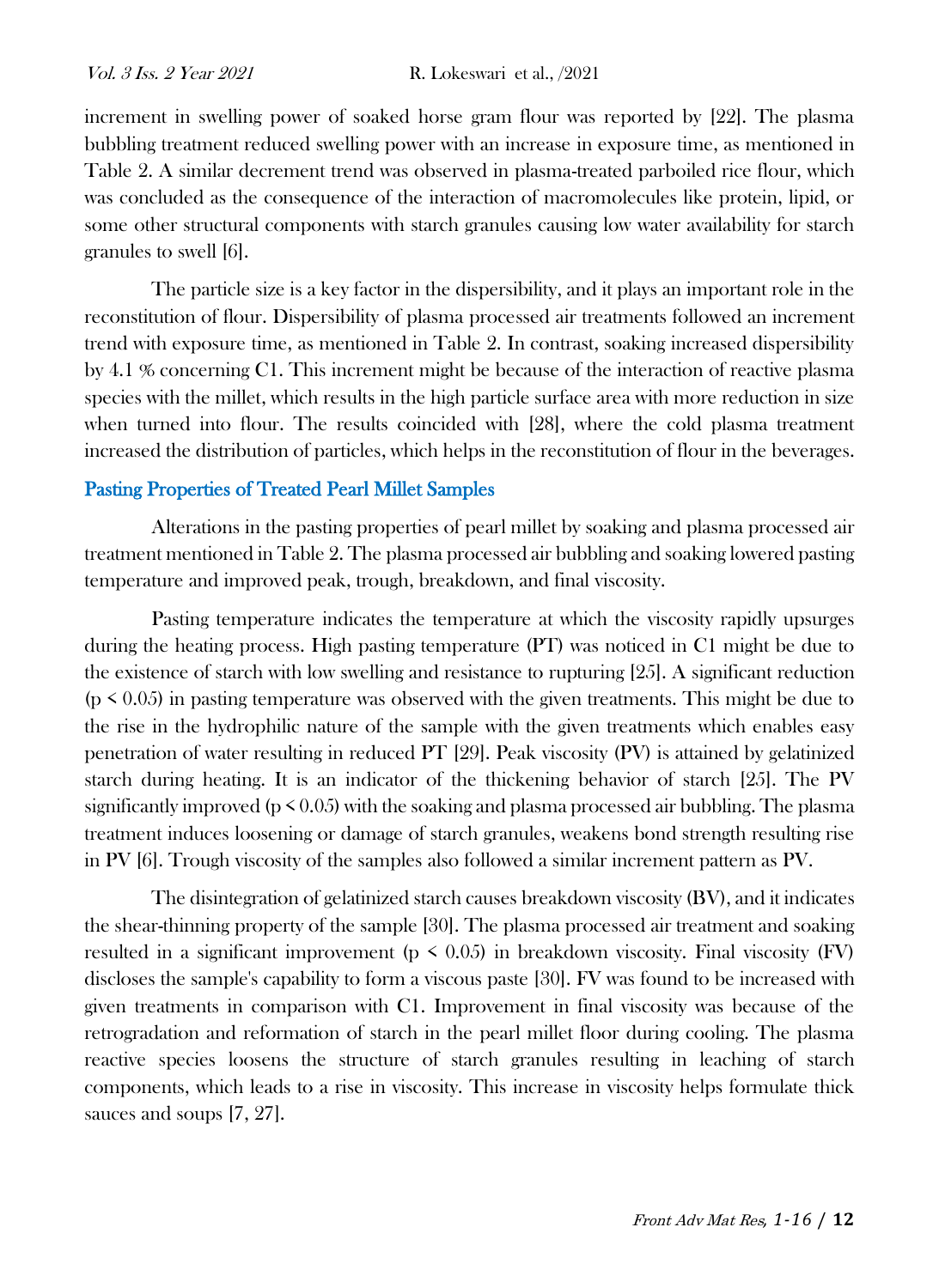# **Conclusion**

The effect of plasma processed air bubbling on pearl millet properties was investigated in the present study. The maximum reduction in phytic acid content was observed with one-hour plasma processed air bubbling treatment. The total iron content of the pearl millet sample was reduced with treatments and the HCl extractable iron increased up to 69.4 % with the given treatments. Moreover, techno-functional properties and pasting properties have significantly increased with plasma processed air exposure ( $p \le 0.05$ ), which positively expands the usage of pearl millet in sausages, desserts, whipped toppings, sauces, soups, etc. Simultaneously, the samples' swelling index fluctuated with treatment and exposure time due to the action of reactive plasma species. This study highlights the possibility of plasma processed air bubbling on the improvement of pearl millet's nutritional value its utilization in various convenience products.

## **References**

- [1] K.S. Nithya, B. Ramachandramurty, V.V. Krishnamoorthy, Effect of processing methods on nutritional and anti-nutritional qualities of hybrid (COHCU-8) and traditional (C07) pearl millet varities of India, Journal of Biological Sciences, 7 (2007) 643–647.<https://dx.doi.org/10.3923/jbs.2007.643.647>
- [2] K.O. Falade, T.A. Kolawole, Effect of γ-irradiation on colour, functional and physicochemical properties of pearl millet [Pennisetum glaucum (L) R. Br.] cultivars, Food and Bioprocess Technology, 6 (2013) 2429–2438. <https://doi.org/10.1007/s11947-012-0981-8>
- [3] R. Krishnan, M.S. Meera, Pearl millet minerals: effect of processing on bioaccessibility, Journal of Food Science and Technology, 55(2018) 3362–3372. <https://doi.org/10.1007/s13197-018-3305-9>
- [4] A.M. Sokrab, I.A. Mohamed Ahmed, E.E. Babiker, Effect of fermentation on antinutrients, and total and extractable minerals of high and low phytate corn genotypes, Journal of Food Science and Technology, 51 (2014) 2608–2615. <https://doi.org/10.1007/s13197-012-0787-8>
- [5] R. Thirumdas, R.R. Deshmukh, U.S. Annapure, Effect of low temperature plasma processing on physicochemical properties and cooking quality of basmati rice, Innovative Food Science & Emerging Technologies, 31(2015) 83–90. <https://doi.org/10.1016/j.ifset.2015.08.003>
- [6] C. Sarangapani, R. Thirumdas, Y. Devi, Ajinkya Trimukhe, Rajendra R. Deshmukh, Uday S. Annapure, Effect of low-pressure plasma on physico-chemical and functional properties of parboiled rice flour, LWT - Food Science and Technology, 69 (2016) 482– 489.<https://doi.org/10.1016/j.lwt.2016.02.003>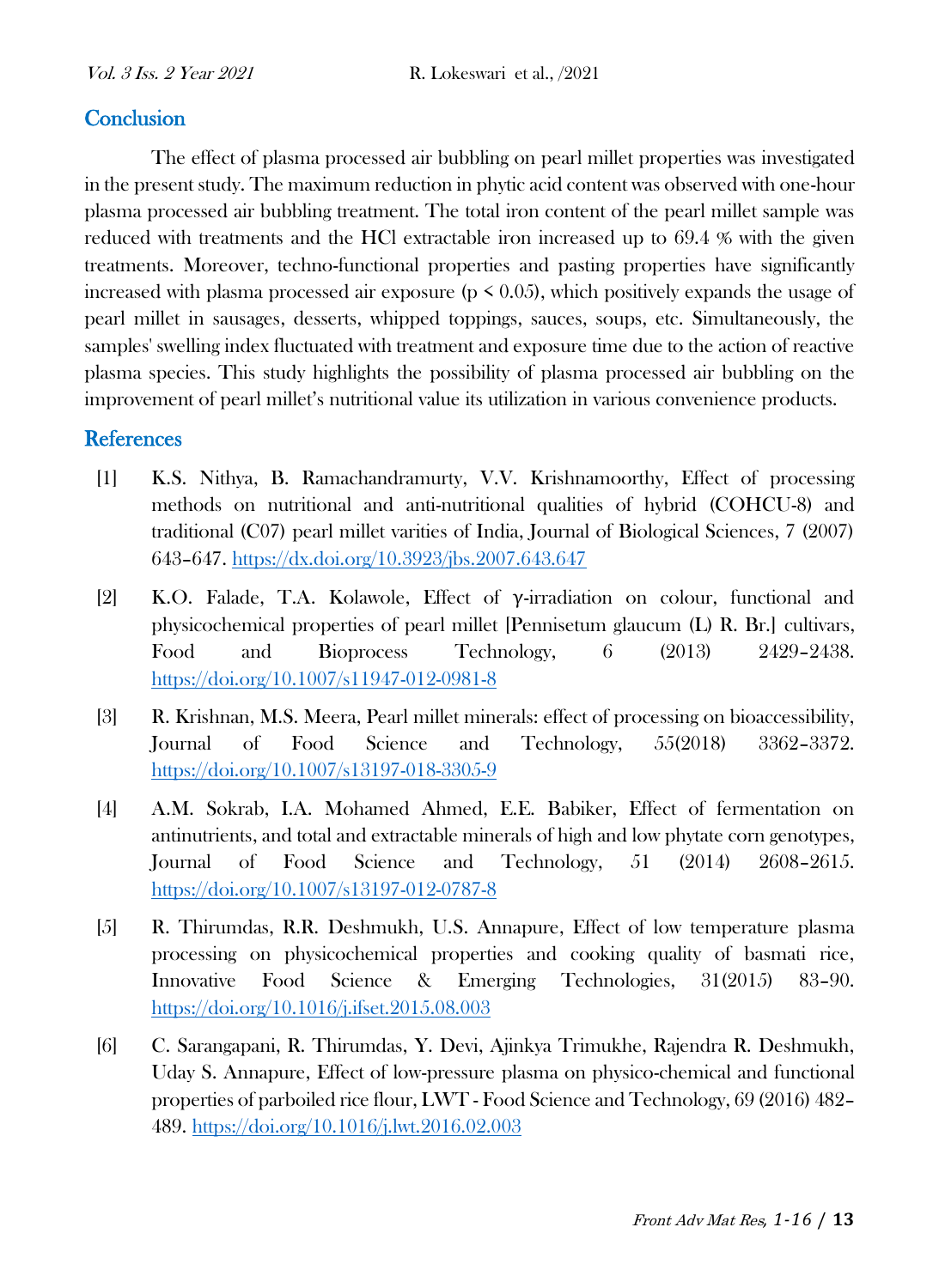- [7] R. Thirumdas, A. Trimukhe, R.R. Deshmukh, U.S. Annapure, Functional and rheological properties of cold plasma treated rice starch, Carbohydrate Polymers, 157 (2017) 1723–1731.<https://doi.org/10.1016/j.carbpol.2016.11.050>
- [8] S. Aparajhitha, R. Mahendran, Effect of plasma bubbling on free radical production and its subsequent effect on the microbial and physicochemical properties of Coconut Neera, Innovative Food Science & Emerging Technologies, 58 (2019) 102230. <https://doi.org/10.1016/j.ifset.2019.102230>
- [9] R. Zhou, R. Zhou, K. Prasad, Z. Fang, R. Speight, K. Bazaka, K. Ostrikov, Cold atmospheric plasma activated water as a prospective disinfectant: The crucial role of peroxynitrite. Green Chemistry, 20 (2018) 5276–5284. <https://doi.org/10.1039/c8gc02800a>
- [10] N. Ertas, S. Turker, The role of soaking process on mineral HCl- Extractabilities, phytic acid content and trypsin inhibitor activity of common bean bulgur, Food Science and Technology Research, 18 (2012) 445–453. <https://doi.org/10.3136/fstr.18.445>
- [11] R. Lokeswari, P. Sharanyakanth, R. Mahendran, Combination of air plasma bubbling and soaking in the reduction of phytic acid and improving free iron availability in pearl millet, International Journal of Chemical Studies, 9 (2021)1041–1045. <https://doi.org/10.22271/chemi.2021.v9.i1o.11361>
- [12] E.L. Wheeler, R. Ferrel, A method for Phytic Acid Determination in Wheat and Wheat Fractions, Cereal Chemistry, 48 (1971) 312–320.
- [13] A. Kumar, B.M. Chauhan, Effect of Phytic Acid on Protein Digestibility (In Vitro) and HCl-Extractability of Minerals in Pearl Millet Sprouts, Cereal chemistry, 70 (1993) 504– 506.
- [14] AOAC, (2010) Official Methods of Analysis of Association of Official Analytical Chemists, 18th Edition, Washington.
- [15] B.V. McCleary, P. Mc Geough, A comparison of polysaccharide substrates and reducing sugar methods for the measurement of endo-1,4-β-xylanase, Applied Biochemistry and Biotechnology, 177 (2015) 1152–1163.<https://doi.org/10.1007/s12010-015-1803-z>
- [16] S.E. Ramashia, E.T. Gwata, T.A. Anyasi, A.I.O. Jideani, some physical and functional properties of finger millet (Eleusine coracana) obtained in sub-Saharan Africa, Food Research International, 104 (2017) 110–118. <https://doi.org/10.1016/j.foodres.2017.09.065>
- [17] H. Kusumayanti, N.A. Handayani, H. Santosa, Swelling Power and Water Solubility of Cassava and Sweet Potatoes Flour, Procedia Environmental Sciences, 23 (2015) 164– 167.<https://doi.org/10.1016/j.proenv.2015.01.025>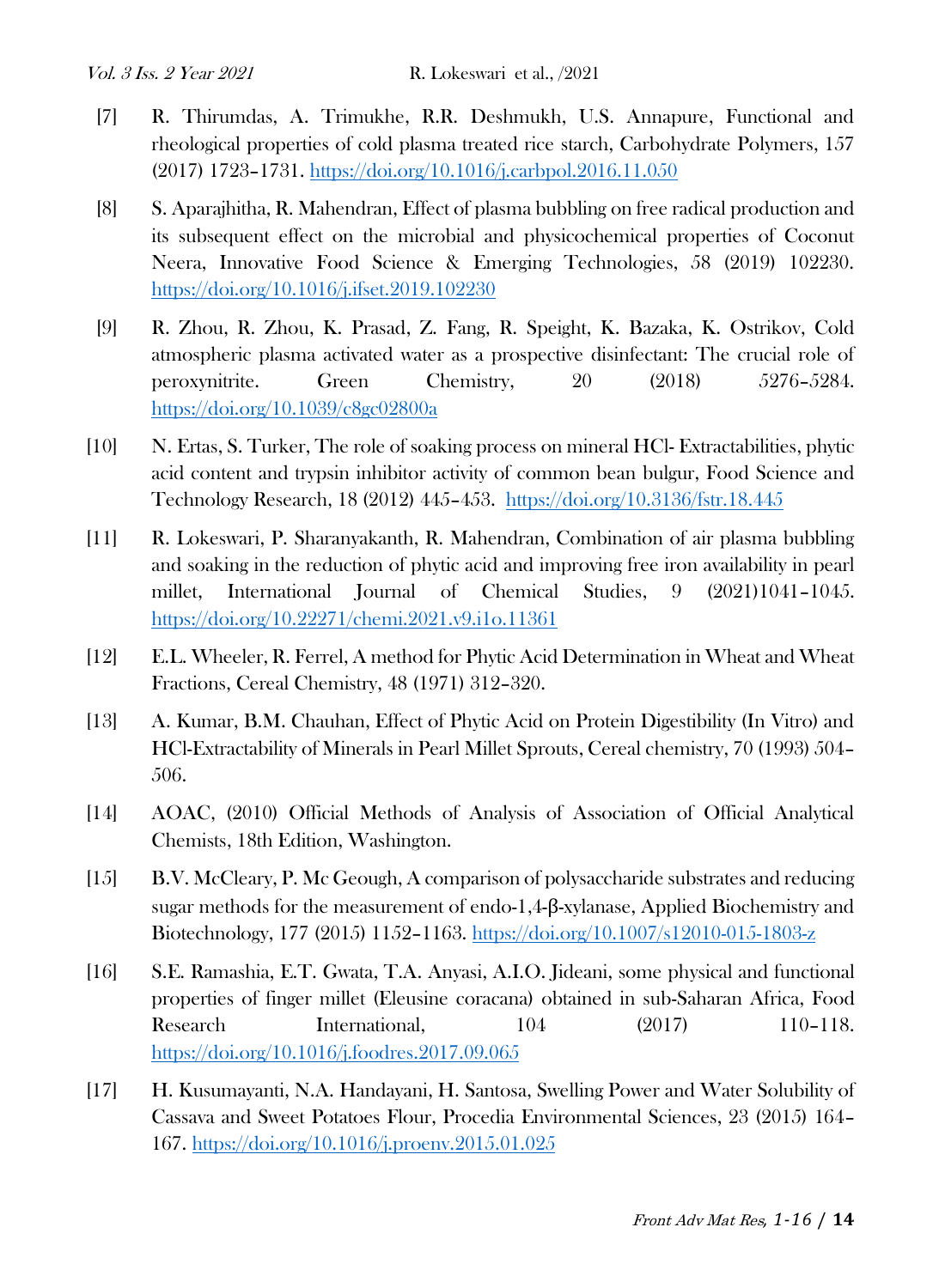- [18] A. Yıldırım, M.D. Oner, Electrical Conductivity, Water Absorption, Leaching, and Color Change of Chickpea (Cicer arietinum L.) during Soaking with Ultrasound Treatment, International Journal of Food Properties, 18 (2015) 1359–1372. <https://doi.org/10.1080/10942912.2014.917660>
- [19] H. Ji, F. Han, S. Peng, J. Yu, L. Li, Y. Liu, Y. Chen, S. Li, Y. Chen, Behavioral Solubilization of Peanut Protein Isolate by Atmospheric Pressure Cold Plasma (ACP) Treatment, Food and Bioprocess Technology, 12 (2019) 2018–2027. <https://doi.org/10.1007/s11947-019-02357-0>
- [20] A. Agume, N. Njintang, C. Mbofung, Effect of Soaking and Roasting on the Physicochemical and Pasting Properties of Soybean Flour, Foods, 6 (2017). <https://doi.org/10.3390/foods6020012>
- [21] M. Popescu, M. Totolin, C. Mihaela, Carmen Mihaela Tibirna, Anamaria Sdrobis, Tatjana Stevanovic, Cornelia Vasilea, International Journal of Biological Macromolecules Grafting of softwood kraft pulps fibers with fatty acids under cold plasma conditions, International Journal of Biological Macromolecules, 48 (2011) 326– 335.<https://doi.org/10.1016/j.ijbiomac.2010.12.011>
- [22] V. Handa, V. Kumar, A. Panghal, S. Suri, J. Kaur, Effect of soaking and germination on physicochemical and functional attributes of horse gram flour, Journal of Food Science and Technology, 54 (2017) 4229–4239.<https://doi.org/10.1007/s13197-017-2892-1>
- [23] M. Obadi, K.X. Zhu, W. Peng, Abdellatief A. Sulieman, K. Mohammed, H.M. Zhou, Effects of ozone treatment on the physicochemical and functional properties of whole grain flour, Journal of Cereal Science, 81(2018) 127–132. <https://doi.org/10.1016/j.jcs.2018.04.008>
- [24] F. Zhu, Effect of ozone treatment on the quality of grain products, Food Chemistry, 264 (2018) 358–366.<https://doi.org/10.1016/j.foodchem.2018.05.047>
- [25] Adewale O. Obadina, Christianah A. Arogbokun, Antonio O. Soares, Carlos Wanderlei Piler de Carvalho, Henriqueta Talita Barboza, Ifeoluwa O. Adekoya, Changes in nutritional and physico-chemical properties of pearl millet (Pennisetum glaucum) Ex-Borno variety flour as a result of malting, Journal of Food Science and Technology, 54 (2017) 4442–4451.<https://doi.org/10.1007/s13197-017-2922-z>
- [26] M. Obadi, K.X. Zhu, W. Peng, A.F. Ammar, H.M. Zhou, Effect of ozone gas processing on physical and chemical properties of wheat proteins, Tropical Journal of Pharmaceutical Research, 15 (2016) 2147–2154.<https://doi.org/10.4314/tjpr.v15i10.13>
- [27] C. Godswill, V. Somtochukwu, C. Kate, The Functional Properties of Foods and Flours, International Journal of Advanced Academic Research, 5(2019) 2488–9849